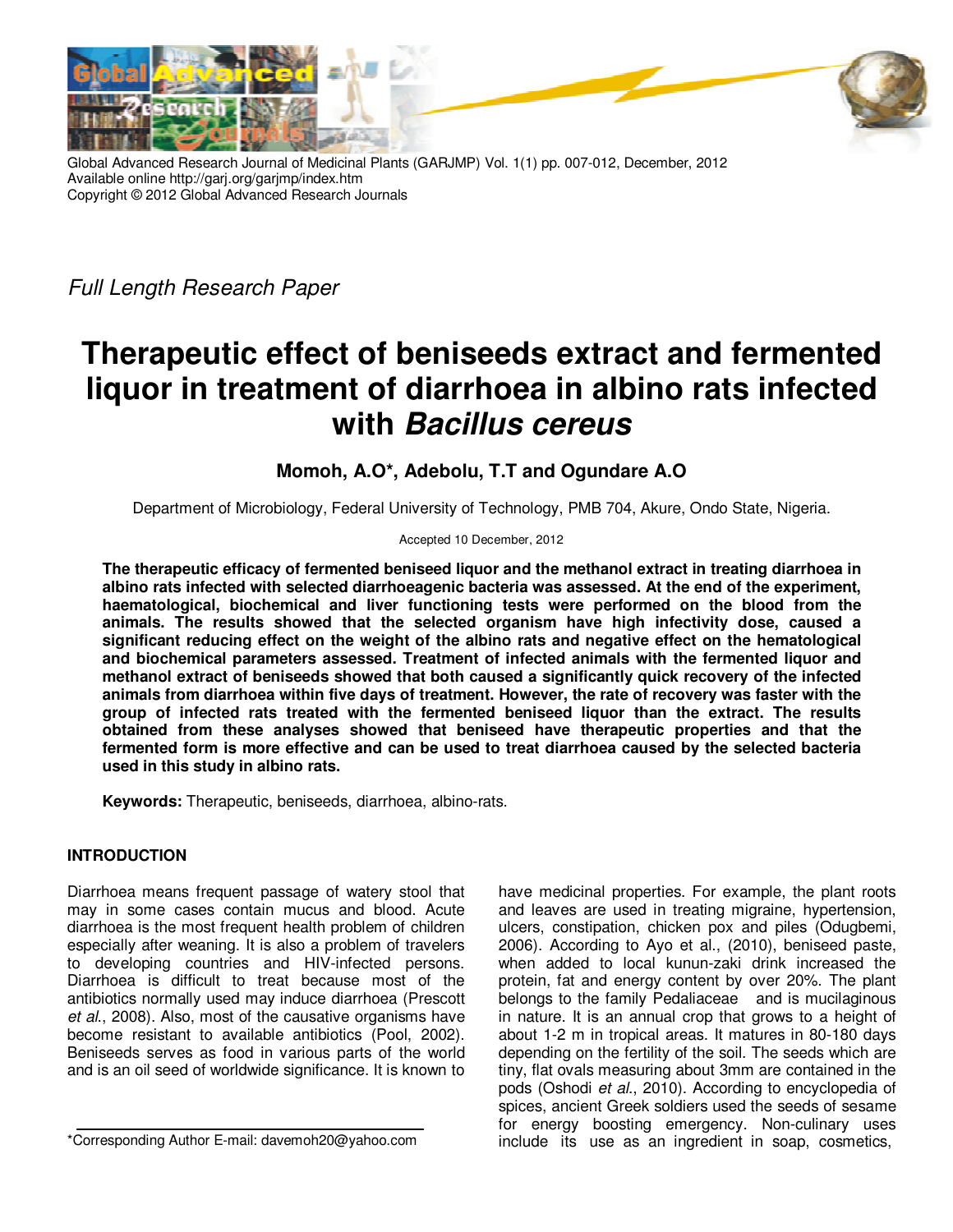lubricants and medicines. The simplest and commonest use of sesame seeds now is sprinkling the seeds over cakes and breads, especially in Syria and Lebanon (Encyclopedia of spices, 2012). In Nigeria, the local names of Beniseeds are 'eluru' and 'ekuku' (Yoruba). The Ebiras call it 'gorigo'. In French it is called 'sesame', 'tahini' in Arabic while the Japanese call it 'goma'. (http: // plants. Jstor. Org, 2010). Previous work on beniseeds showed that the fermented liquor and methanol extract of the seeds have antibacterial and immunostimulatory potentials. There is however no record of the antibacterial, immunostimulatory potential and bio-safety of beniseeds, and though it serves as food, few qualitative data is available on its phytochemicals. This research is therefore focused on the use of the fermented liquor and methanol extract of beniseeds to treat albino rats infected with selected diarrhoeagenic bacteria.

#### **MATERIALS AND METHODS**

#### **Collection of Beniseeds**

Beniseeds was purchased at Okene central market in Kogi State, Nigeria. Its identity was confirmed in the Department of Crop Science of the Federal University of Technology, Akure, Ondo State, Nigeria.

#### **Collection of test organism**

The test organism (*Bacillus cereus*) was collected from the Microbiology Department, University College Hospital, Ibadan, Oyo State, Nigeria. The identity of the organism was confirmed using biochemical and morphological characteristics before storing on agar slant and kept in the refrigerator at  $4^{\circ}$ C.

### **Fermentation of Beniseeds**

Five hundred grammes of the seeds was soaked in 1000ml of water for 3 days and grounded into a smooth paste using thoroughly washed electrical grinding machine according to the method of Adebolu (2007). It was then filtered using muslin bag. The filterate was allowed to undergo fermentation for 3days in a refrigerator. The fermented liquor was poured in air-tight container and stored in the refrigerator at  $4^{\circ}$ C to maintain its potency through the period of the treatment.

#### **Preparation of Beniseeds extract**

Ninety-eight percent methanol was used to extract the active components of beniseeds according to the method of Ogundare (2006) after pounding the dry form of

beniseeds.

#### **Determination of Infectivity dose (ID) of the test organism**

This was done using standard method described by Adebolu *et al.* (2011) for the test organism.

#### **Infection of rats with test organism**

The infection of the animals was done using the infectivity dose of the organisms by orogastrically dosing them according to the method of Adebolu *et al*. (2011).

### **Treatment of infected rats**

A specific volume (0.75ml) of the extract and liquor was administered to the animals for 7days after infection has set in according to Oladunmoye (2007) and Erah *et al.* (1996). The following tests were carried out on the blood sample of the animals as:

a. Biochemical tests such as determination of bicarbonate, creatinine, calcium, uric acid and urea level were done according to Baker *et al.*, (2006).

b. Liver functioning test (LFT) such as the total bilirubin, serum total protein, serum albumin, serum globulin and alkaline phosphate were done to ascertain the liver functioning extent according to Zotta *et al*., (2008).

c. Haematological tests such as PCV, HB, RBC, ESR and WBC differential count were done according to Cheesbrough (2006).

The effect of the infection on the weight of the animals during the experiment was monitored using KERRO LAB DIGITAL SCALE (KERRO BLG 2000 Electronic scale series). Model BLC-20001.

### **Statistical analysis of results**

Results obtained will be subjected to descriptive one way analyses of variance, SPSS version 14 Microsoft windows 7 and Duncan multiple range tests will be used as follow up test.

### **RESULTS**

#### **Effects of treatment on health and weight of infected rats**

Signs and symptoms of infection on animals infected with the bacteria include watery or unformed stool, weakness characterized by slow movement, lack of appetite and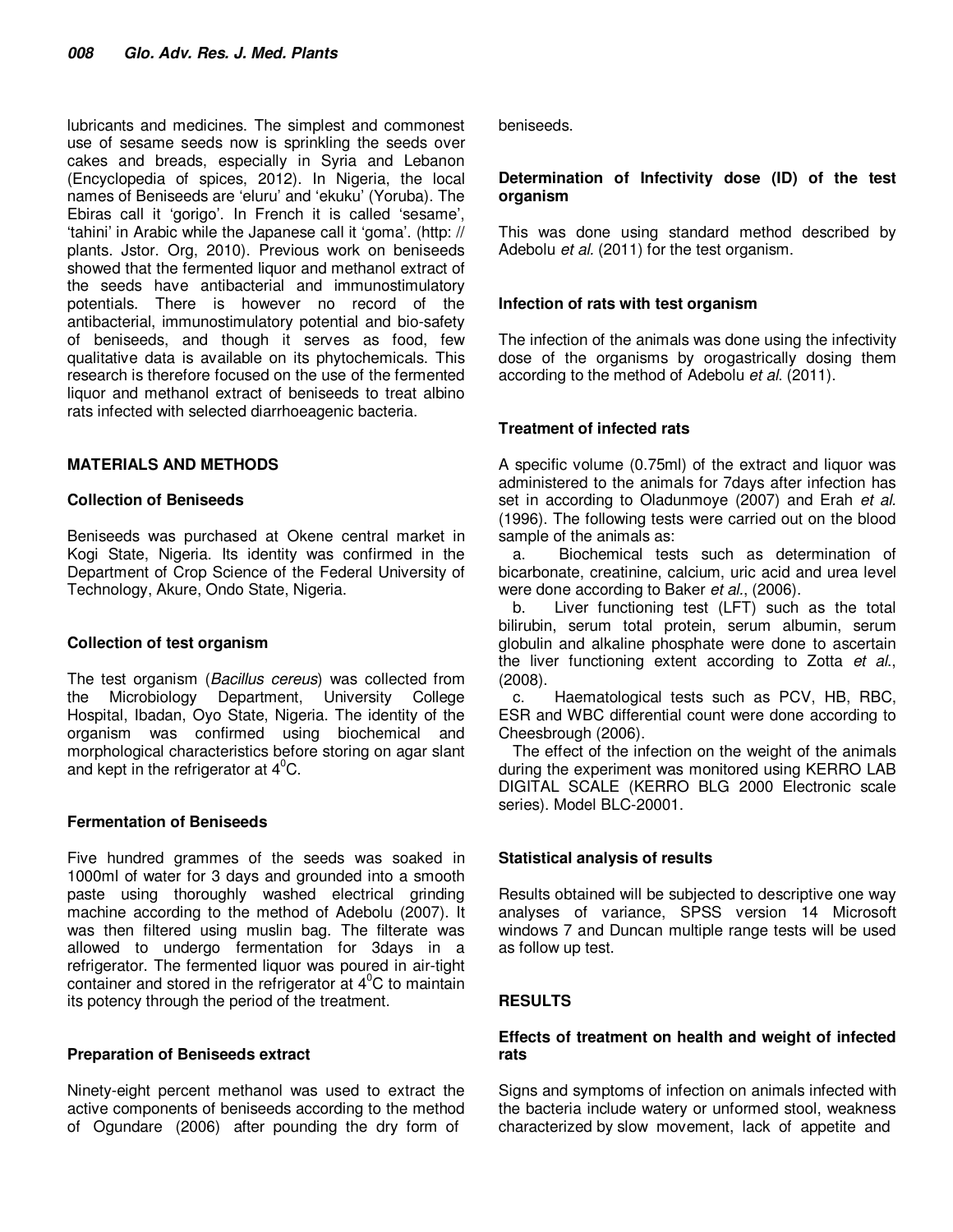Table 1. Results of infectivity dose of test organisms on albino rats

| Microorganism   |                     | Infectivity dose (cfu/mL) Duration for infection to set in Animal weight $(g)$ |       |  |
|-----------------|---------------------|--------------------------------------------------------------------------------|-------|--|
| <i>B.cereus</i> | $3.2 \times 10^{2}$ | 24 hours                                                                       | 65-70 |  |

Table 2. Effect of infection and treatment with fermented beniseed liquor on the weight of albino rats infected with B. cereus.

| Day      | А                             | в                           | С                            | D                           |
|----------|-------------------------------|-----------------------------|------------------------------|-----------------------------|
| $\Omega$ | $82.00 \pm 0.58$ <sup>h</sup> | $85.67 + 0.58$ <sup>r</sup> | $85.23 \pm 0.58^a$           | $87.33 + 0.58^a$            |
| 2        | $81.05 \pm 0.33$ <sup>g</sup> | $84.67 + 0.33^e$            | $87.67 + 2.08^{b}$           | $88.67 + 1.15^b$            |
| 4        | 78.67±0.00 <sup>f</sup>       | $82.11 + 0.01^{\circ}$      | $90.00 + 1.00^{\circ}$       | 89.33+0.58°                 |
| 6        | $75.58 + 0.33^e$              | $80.33 + 0.58^a$            | $91.67 + 1.52^d$             | $89.00 + 1.00^d$            |
| 8        | $71.33 + 0.58^{\circ}$        | $80.00 + 1.00^a$            | $92.00 + 1.00$ <sup>de</sup> | $90.00 + 0.00^e$            |
| 10       | $70.33 + 0.58^{\circ}$        | $81.33 + 0.58^b$            | $93.67 + 1.15^e$             | $91.00 + 0.00^{\dagger}$    |
| 12       | $68.33 + 0.58^b$              | $83.33 + 0.58^d$            | $93.67 + 0.58^e$             | $92.00 + 1.009$             |
| 14       | $65.67 + 0.33^a$              | $86.67 + 0.58$ <sup>g</sup> | $95.33 + 0.58$ <sup>f</sup>  | $92.67 + 0.58$ <sup>h</sup> |

Values followed by the same letter in a column are not significantly different at P≤0.05. Key: A=Infected and not Treated, B=Infected and Treated, C=Not infected but Treated, D=Not infected and not Treated.

Table 3. Effect of infection and treatment with methanol extract of beniseed on the weight of albino rats infected B. cereus.

| Day | А                           | в                           | С                              | D                           |
|-----|-----------------------------|-----------------------------|--------------------------------|-----------------------------|
| 0   | $80.67 + 0.58$ <sup>g</sup> | $82.67 + 0.58$ <sup>f</sup> | $80.33 + 1.15^a$               | $83.33 + 2.08^a$            |
| 2   | 79.00+0.00 <sup>f</sup>     | $80.33 + 0.58^e$            | $82.00 + 1.00^b$               | $83.33 + 0.58^a$            |
| 4   | 78.33+0.58 <sup>e</sup>     | $78.00 + 1.00^d$            | $83.00 + 0.00^c$               | $85.33 + 0.58^b$            |
| 6   | $75.00 + 1.00^d$            | $75.33 + 0.58^a$            | $85.00 + 0.58$ <sup>d</sup>    | 86.00+0.00bc                |
| 8   | $73.00 + 1.00^c$            | $75.00 + 1.00^a$            | $86.67 + 0.58^e$               | 86.67+0.58°                 |
| 10  | 72.67+0.58°                 | 76.33+0.58 <sup>b</sup>     | $88.67 + 0.58$ <sup>f</sup>    | $87.67 + 0.58$ <sup>d</sup> |
| 12  | $70.33 \pm 0.58^{\text{b}}$ | $77.67 + 0.58$ °            | 89.00 $\pm$ 0.00 <sup>fg</sup> | $88.67 + 0.58$ <sup>e</sup> |
| 14  | $67.00 + 1.00^a$            | 78.00+1.00 <sup>d</sup>     | $89.67 + 1.52$ <sup>g</sup>    | 89.00+0.00 <sup>e</sup>     |

Values followed by the same letter in a column are not significantly different at P<0.05. Key: A=Infected and not Treated, B=Infected and Treated, C=Not infected but Treated, D=Not infected and not Treated

Table 4. Results of biochemical analyses of infected albino rats with B.cereus and treated with fermented liquor of beniseeds.

| <b>Parameters</b> |                              | в                            | С                             |                    |
|-------------------|------------------------------|------------------------------|-------------------------------|--------------------|
| Bс                | $21.62 \pm 0.05^a$           | $25.06 \pm 0.10^{\circ}$     | $27.00 \pm 0.11$ <sup>d</sup> | $24.00 \pm 0.02^b$ |
| Cr                | $0.04 \pm 0.00$ <sup>a</sup> | $0.07 \pm 0.03^b$            | $0.10 \pm 0.02$ <sup>c</sup>  | $0.06 \pm 0.08^b$  |
| Ua                | $2.00 \pm 0.04$ <sup>d</sup> | $0.40 \pm 0.05$ <sup>c</sup> | $0.30 \pm 0.00^b$             | $0.25 \pm 0.06^a$  |
| U                 | $7.00 \pm 0.09$ <sup>c</sup> | $4.60 \pm 0.09^b$            | $3.60 \pm 0.00^a$             | $3.50 \pm 0.05^a$  |
| Cа                | $4.12 \pm 1.10^{d}$          | $2.50 \pm 0.10^{\circ}$      | $2.30 + 0.05^a$               | $2.40 \pm 0.02^b$  |

Values followed by the same letter in a row are not significantly different at P≤0.05. Key: A=Infected and not Treated, B=Infected and Treated, C=Not infected but Treated, D=Not infected and not Treated. Bc=Bicaronate, Cr=Creatinine, Ua=Uric acid, U=Urea,Ca=Calcium.

falling of fur. There was also loss of weight in the animals within 24-48hrs after infection. There was significant difference between the weights of the animals due to the different organism they were dosed with. The animals however recovered from the infection within five days after treatment began with both the extract and liquor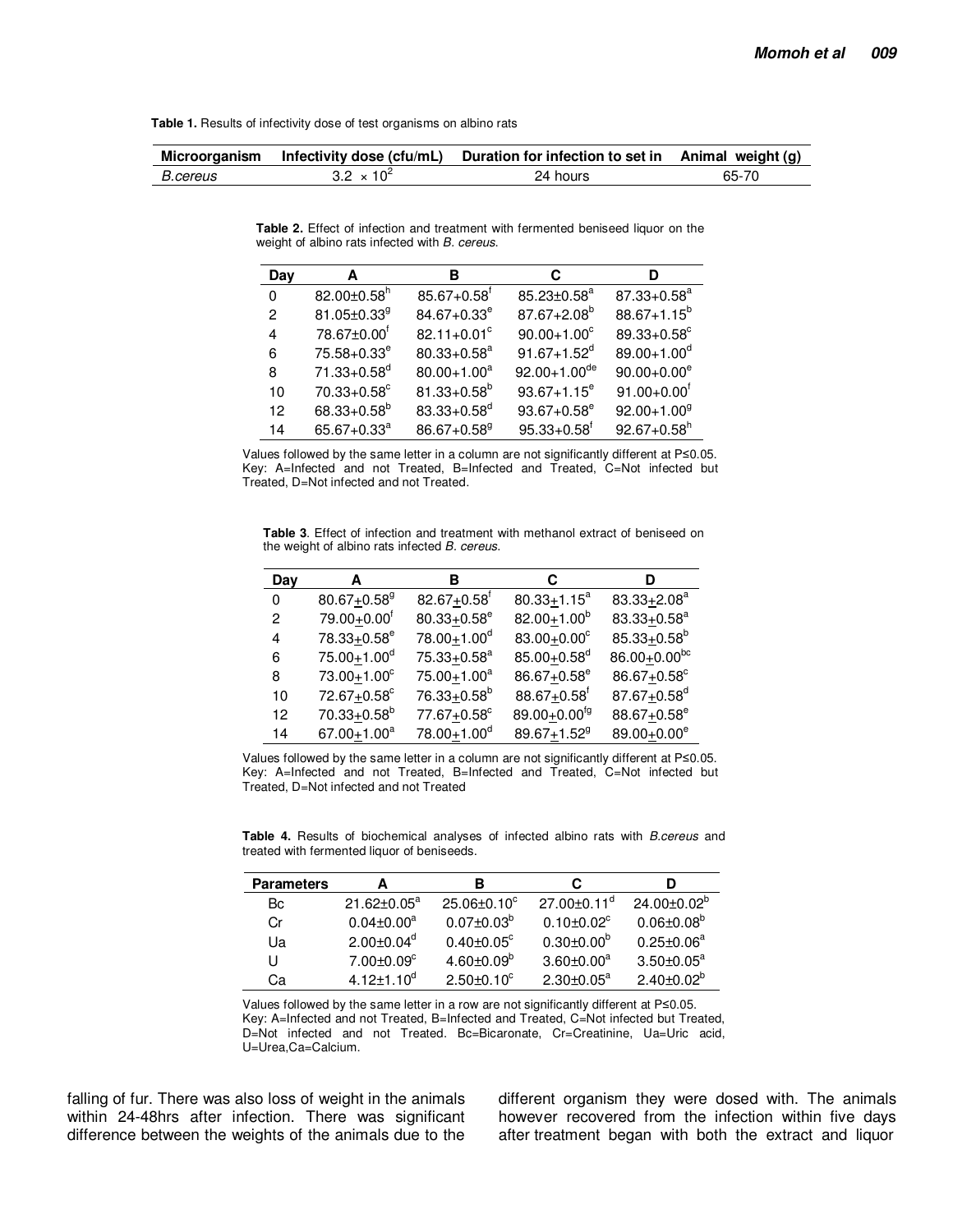| Parameters | А                            | в                            |                               |                          |
|------------|------------------------------|------------------------------|-------------------------------|--------------------------|
| Bc         | $20.67 \pm 1.10^a$           | $26.00 \pm 0.01$ °           | $26.40 \pm 0.01$ <sup>c</sup> | $24.00 \pm 0.02^{\circ}$ |
| Cr         | $0.04 \pm 0.00^a$            | $0.10 \pm 0.00$ <sup>d</sup> | $0.08 + 0.01^{\circ}$         | $0.06 \pm 0.08^b$        |
| Ua         | $2.00 \pm 0.04^c$            | $0.30 \pm 0.00^{\circ}$      | $0.29 \pm 0.06^{\circ}$       | $0.25 \pm 0.06^a$        |
| U          | $7.00 \pm 0.09^{\mathsf{d}}$ | $5.49 \pm 0.33$ °            | $4.23 \pm 1.20^b$             | $3.50 \pm 0.05^a$        |
| Cа         | $4.12 \pm 1.10^a$            | $2.90 + 0.01$ <sup>c</sup>   | $2.60 \pm 0.00^6$             | $2.41 + 0.02a$           |

**Table 5.** Results of biochemical analyses of infected albino rats with *B.cereus* and treated with methanol extract of beniseeds.

Values followed by the same letter in a row are not significantly different at P≤0.05. Key: A=Infected and not Treated, B=Infected and Treated, C=Not infected but Treated, D=Not infected and not Treated. Bc=Bicaronate, Cr=Creatinine, Ua=Uric acid, U=Urea,Ca=Calcium.

**Table 6.** Liver functioning tests results of infected albino rats with *B. cereus* and treated with fermented liquor of beniseeds.

| <b>Parameters</b> | А                             | в                                | С                             |                              |
|-------------------|-------------------------------|----------------------------------|-------------------------------|------------------------------|
| ВT                | $8.66 \pm 0.03^a$             | 11.60 $\pm$ 0.33 $\textdegree$   | $13.50 \pm 0.21$ <sup>d</sup> | $10.50 \pm 0.20^b$           |
| <b>STP</b>        | 72.96±1.20°                   | 61.50 $\pm$ 0.57 $\mathrm{^{a}}$ | 67.10 $\pm$ 0.51 $^{\circ}$   | 62.00 $\pm$ 0.15 $^{\rm a}$  |
| <b>AST</b>        | $28.90 \pm 0.00$ <sup>d</sup> | $21.60 \pm 0.67$ <sup>a</sup>    | $22.54 \pm 0.15^{\circ}$      | 24.08±0.68°                  |
| AI T              | $37.45 \pm 2.25$ <sup>d</sup> | $29.90 + 0.37^{\circ}$           | $26.00 \pm 0.60^a$            | $28.70 \pm 0.12^b$           |
| Alk.Phos          | $31.20 \pm 0.03$ °            | $27.00 \pm 0.00^b$               | $23.95 \pm 0.32^a$            | $26.45 \pm 1.22^b$           |
| Cholesterol       | $2.60 + 0.00^d$               | $1.40 \pm 0.05^{\circ}$          | $1.30 + 0.00^a$               | $1.50 \pm 0.02$ <sup>c</sup> |

Values followed by the same letter in a row are not significantly different at P≤0.05. Key: A=Infected and not Treated, B=Infected and Treated, C=Not infected but Treated, D=Not infected and not Treated. BT=Bilirubin total, STP=Serum total protein, AST=Asparate transferase test, ALT=Antilymphocyte transferase test, ALK=Alkaline phosphatase.

**Table 7.** Liver functioning results of infected albino rats with *B. cereus* and treated with methanol extract of beniseeds.

| <b>Parameters</b> | А                             | в                                | С                             | D                             |
|-------------------|-------------------------------|----------------------------------|-------------------------------|-------------------------------|
| ВT                | $8.67 \pm 0.03^a$             | 11.60 $\pm$ 0.67 $\rm{^{\circ}}$ | 13.50 $\pm$ 0.12 <sup>d</sup> | $10.50 \pm 0.20^{\circ}$      |
| <b>STP</b>        | 72.96±1.20 <sup>d</sup>       | 66.10 $\pm$ 0.00 <sup>b</sup>    | 69.23 $\pm$ 0.11 $\degree$    | 62.00 $\pm$ 0.15 $^{\rm a}$   |
| AST               | $28.90 \pm 0.00^{\circ}$      | $25.45 \pm 0.67^b$               | $20.50 \pm 0.45^{\text{a}}$   | $24.08 \pm 0.68$ <sup>b</sup> |
| AI T              | $37.45 \pm 2.20$ <sup>d</sup> | $26.10 \pm 0.00^a$               | $29.80 \pm 0.00$ <sup>c</sup> | $28.70 \pm 0.12^b$            |
| Alk.Phos          | $31.20 \pm 0.03^{\circ}$      | $28.20 \pm 1.20^{\circ}$         | $25.90 \pm 0.67$ <sup>a</sup> | $26.45 \pm 1.22^b$            |
| Cholesterol       | $2.62 \pm 0.06^{\circ}$       | $2.56 \pm 0.11$ <sup>c</sup>     | $3.28 \pm 0.65^d$             | $1.50 \pm 0.02^a$             |

Values followed by the same letter in a row are not significantly different at P≤0.05. Key: A=Infected and not Treated, B=Infected and Treated, C=Not infected but Treated, D=Not infected and not Treated. BT=Bilirubin total, STP=Serum total protein, AST=Asparate transferase test, ALT=Antilymphocyte transferase test, ALK=Alkaline phosphatase.

respectively, but the untreated rats did not recover within the period of investigation (14 days)*.* Recovery was

however faster in rats treated with the liquor than in rats treated with the extract.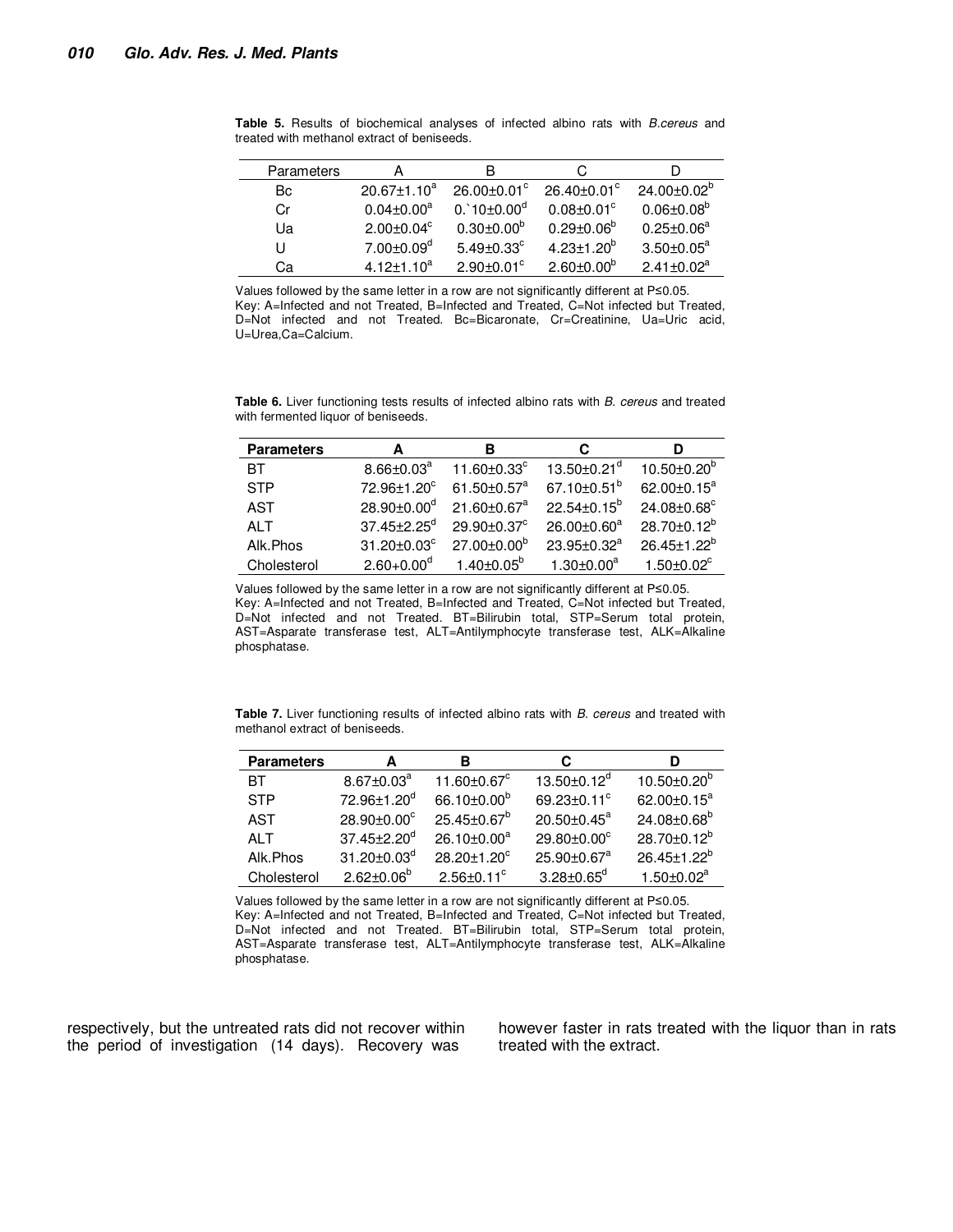

#### Error bars: 95% CI

**Figure 1,** Haematology result of rats infected with *B.cereus* and treated with fermented beniseed liquor.

**Table 8.** Haematological results of rats infected with *B.cereus* and treated with methanol extract of beniseeds

| <b>TRT</b> | <b>ESR</b>                       | <b>PCV</b>               | <b>HB</b>       | <b>WBC</b>      | <b>RBC</b>                    | <b>LYMP</b>            | <b>NEUT</b>                       | <b>MONO</b>                   | <b>EOSIN</b>   | <b>BAS</b>     |
|------------|----------------------------------|--------------------------|-----------------|-----------------|-------------------------------|------------------------|-----------------------------------|-------------------------------|----------------|----------------|
| А          | 1.00 $\pm$ 0<br>.00 <sup>a</sup> | $47.67 \pm 0.5$          | $15.27 \pm 1.0$ | $9.10 \pm 0.26$ | $8.50 + 0.1$                  | 75.67±0.5              | 21.00±1.0                         | $2.00+0.0$                    | $1.00 + 0.0$   | $0.33 \pm 0.5$ |
| B          | $5.00+1$<br>$.00^{\circ}$        | $29.67 \pm 2.0$<br>$R^d$ | $9.90 \pm 0.60$ | 15.70±0.6<br>∩Ω | $5.63 \pm 0.1$<br>$5^{\rm a}$ | $70.00 \pm 2.0$        | $25.67 \pm 0.5$<br>$R^{\text{D}}$ | $3.33 \pm 0.5$                | $1.00 \pm 1.0$ | $0.00 \pm 0.0$ |
| C          | 1.00±0<br>.00 <sup>a</sup>       | $52.33 \pm 0.5$          | $17.27 \pm 0.2$ | $6.23 \pm 0.25$ | $800+0.2$                     | 74.67±0.5              | $20.67 \pm 0.5$<br>$R^a$          | $3.67 \pm 0.5$                | $1.00 + 0.0$   | $0.00 \pm 0.0$ |
|            | .00±0<br>.00 <sup>a</sup>        | $44.67 + 0.5$            | $14.87 \pm 0.1$ | 7.87±0.35       | $8.03 \pm 0.5$                | 73.67 <sup>+</sup> 0.5 | $20.67 \pm 0.5$<br>$8^{\circ}$    | $4.67 \pm 0.5$<br>$8^{\circ}$ | $1.00 \pm 1.0$ | $0.00 + 0.0$   |

Values followed by the same letter in a column are not significantly different at P≤0.05.

Key: A=Infected and treated, B=Infected not treated, C=Treated not infected, D=Not infected not treated.

#### **DISCUSSION**

The results obtained from infection of the rats with *B. cereus* showed that the organism caused diarrhoea in the animals within a period of 24hrs. The signs and symptoms observed after infection set in were in accordance with those described by Adebolu (2007), Baker (2006) and Baker *et al*, (2007). This short duration for infection to set in was probably due to the virulence of

the organism in causing diarrhoea according to Oladunmoye (2007). According to Laurence *et al*, (2002), the time interval between infection and overt signs and symptoms is a function of how virulent the organism is. Also, their spore forming nature may aid their survival, reproduction and defense against the host immune system.

During infection, the group of rats fed with the extract and fermented liquor but was not infected constantly